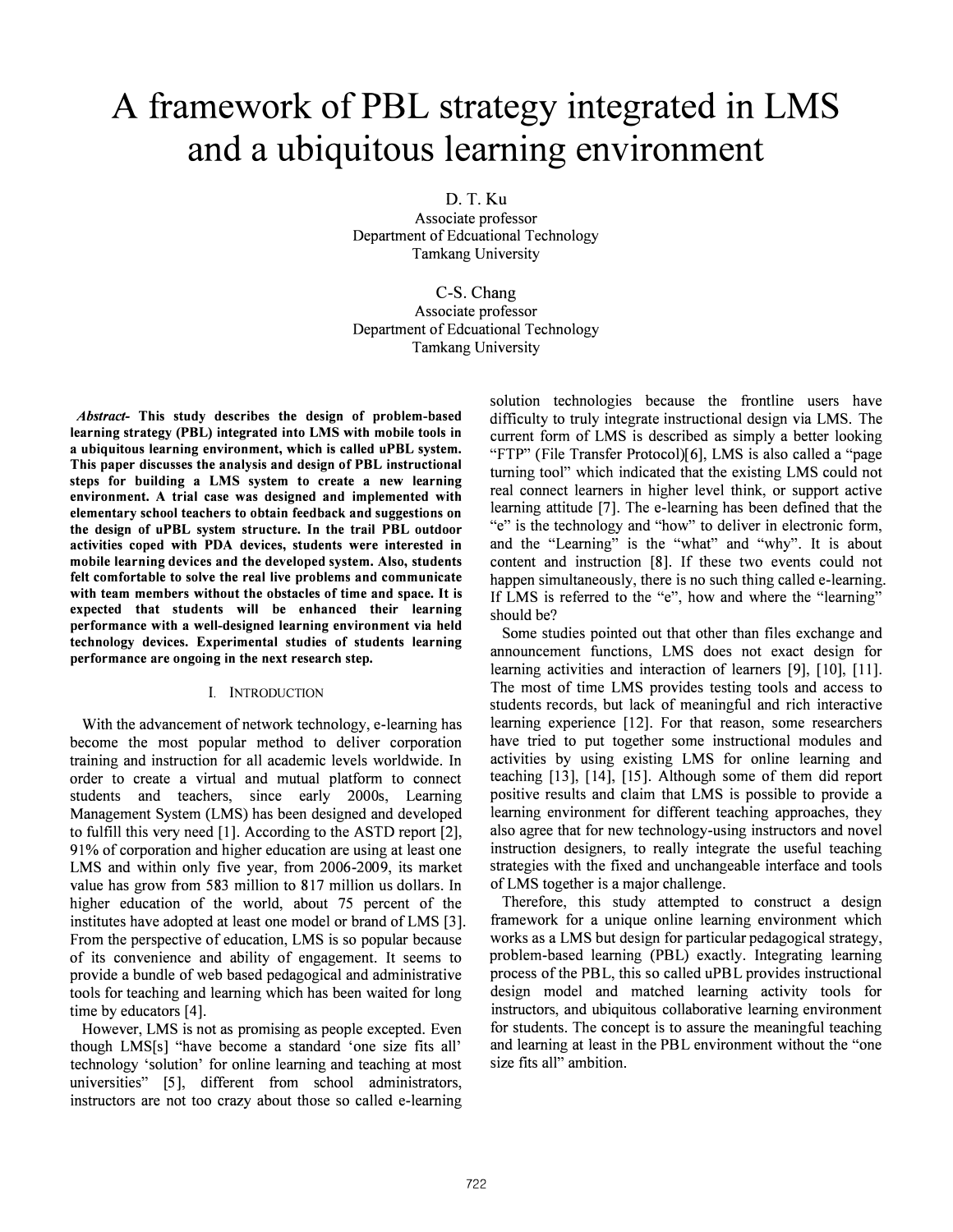#### II. PROBLEM-BASED LEARNING AND RELATED LEARNING **ACTIVITIES**

Even though the concept of problem-based learning (PBL) can be tracing back to Kilpatrick and Dewey [16], Most current studies consent that McMaster University was the first to introduce the practical idea of the PBL into its medical schools in the 1960's. Since that, the PBL has been used in over 80% of medical schools of US [17] and also adopted in various content fields for all academic levels of classroom instructions [13], [18], [19].

The PBL method is a learner-centered and constructivist approach of instruction  $[19]$ ,  $[20]$ ,  $[21]$ ,  $[22]$ . Using the reallife situation and ill-structured problems, the PBL emphasizes the critical thinking and analysis ability, the interpersonal skill for collaborative learning, and of course, the problem solving ability [13], [21], [23], [24].

Some research argued that problem-solving is a kind of ability to utilize certain rules or principles to solve certain problems [25]. In order to solve problem efficient and effective, studying and inducing the process of problemsolving has been critical issue across various disciplines [26]. Although, those studies presented not quite the same, they included very similar problem solving process. Basically, the process of Hayes [27], Identify problem, form problem solving plan, search related information, implantation and evaluation may cover and represent all the arguments. Utilized the process, some studies developed problem solving activities to integrate the strategy of problem-based learning, see Table I.

#### TABLE I

| COMPARING THE PROBLEM SOLVING ACTIVITIES FOR STUDIES |  |  |  |  |  |
|------------------------------------------------------|--|--|--|--|--|
| -------                                              |  |  |  |  |  |

| Researchers                           | <b>Problem Solving Activities</b>                                                                                                                                                           |  |  |
|---------------------------------------|---------------------------------------------------------------------------------------------------------------------------------------------------------------------------------------------|--|--|
| Delisle (1997)[23]                    | Connecting with problem>setting up the<br>structure>visiting the problem>revisiting the<br>problem>producing a performance>evaluating<br>performance and the problem                        |  |  |
| Stepien (2002)[28]                    | Join the project>question and investigation>develop<br>problem solving plan>report the project                                                                                              |  |  |
| Chang, Lai, Wang,<br>& Gan (2002)[29] | Connecting with problem>analyzing<br>problem>developing plan>searching and collecting<br>information>applying and experiencing><br>synthesizing and analyzing >reflecting and<br>evaluation |  |  |

## III. PROBLEM-BASED LEARNING STRATEGY MODEL INTEGRATED IN LMS DESIGN

# Conceptual Design FrameworK of V-pbl

With the PBL approaches, planning activities along with the PBL process and matching the appropriate learning tools, u-PBL is a LMS that designed only for PBL learning project. The system framework included teacher interface (authoring interface), student interface (project working environment), database and handheld interface ( wireless environment). Fig 1 shows the system structure of u-PBL.

Teacher interface: Based on the PBL process mentioned previously, teacher interface provides a PBL process sequence guideline for instructors. Instructors are able to create activities in each stage of the process and the object-oriented design allows instructors to select matched activities by

dragging tools into the project. Using "Developing plan" as an example, according to the initial conclusion of "analyzing problem", students work on the project schedule arrangement and tasks assignment. Via various tools such as discussion board and chat room, team members are able to discuss such issue and instructor can also provide guidance. Gantt chart and calendar can be very useful tool for them to keep tracking the progress. The concept framework of "developing plan" shows in Fig  $2$ .

Student interface: Once instructor has setup PBL project, students will receive the project (problem) and guidance in student mode from both computer and PDA. From student mode, students are able to have a clear overview about the entire project and process of problem solving. As a team work based project, each member is able to use available tools to communicate with other teammates and keep tracking the progress of the project. Also using "developing plan" as the example, students have moved to the second stage of the project. After they identified the problem, they use "discussion board" and "chat room" as the communication tools to reach the agreement and create "gantt chart" and working "calendar". Every single step, discussion, working materials and personnel will be record by the system. Instructor is also able to monitor the progress of students from teacher mode and provide the timely support. Fig 2 shows the example project overview of the student mode.

Handheld interface: Creating a ubiquitous learning environment is one of the critical aspects of this study. During the problem solving process, students may need to go to the remote site for field study or collect evidences, and keep in touch with teammates and receive guidance from instructor are very important. Mobile handheld device provides a real experience opportunity to students to enjoy "learning by doing" in remote location and also keep connecting with each other. Figure 3 shows that instructor can provide timely assistant to students via the PDA and students also search build-in database for related issues and topics.



FIG 3. AN EXAMPLE OF INSTRUCTION GUIDANCE VIA THE PDA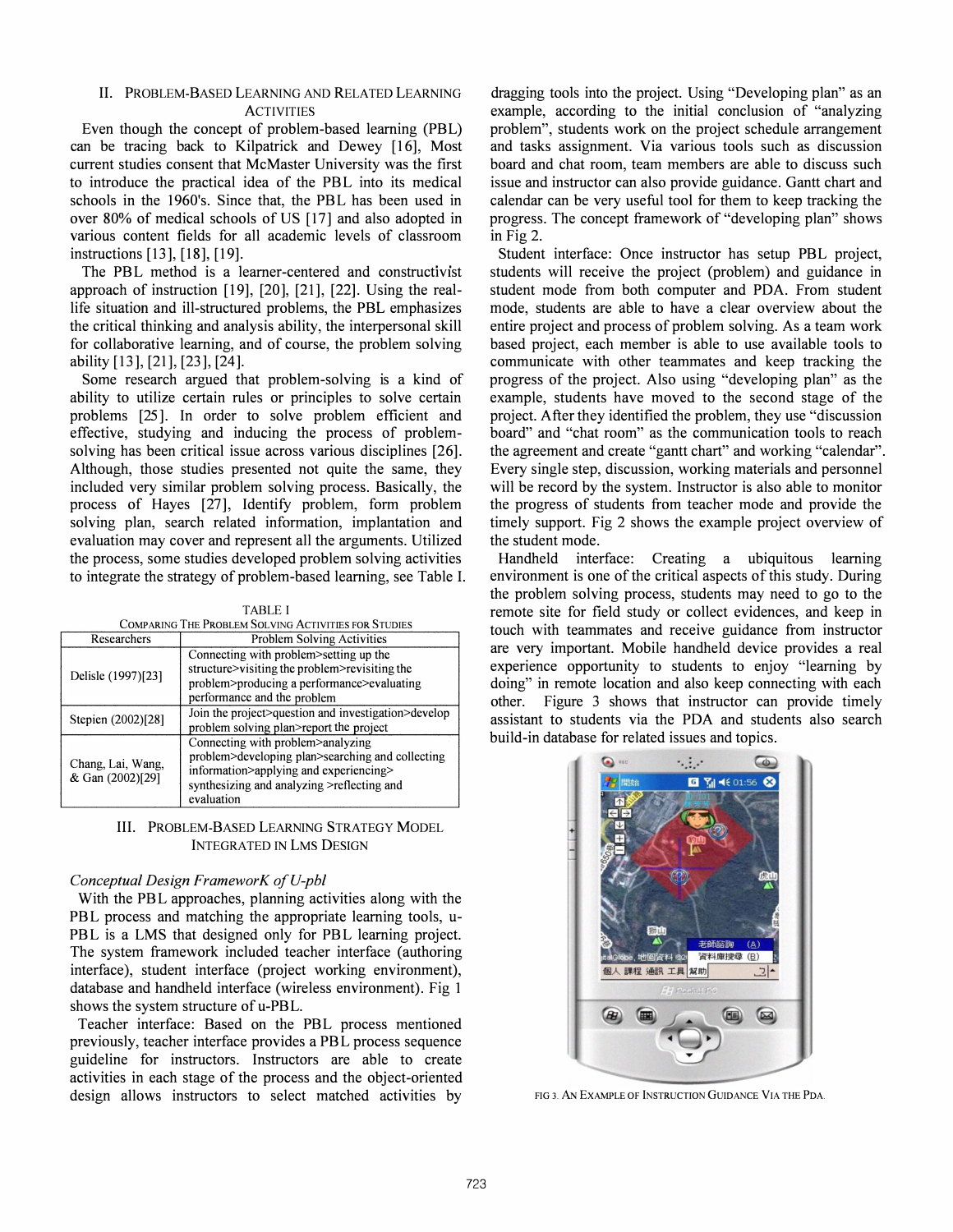

Fig 2. The concept framework of "developing plan"

In order to better explain how the u-PBL integrates a real PBL project, the following case study will present an example to describe how the u-PBL supports the "Mudslides" case.

# IV. CASE STUDY

Recently, environment issues are critical and popular subjects to be discussed. Especially, Taiwan just faced the most severe "Mudslides" in two decades. Therefore, this study used "Mudslides" as the main content to design a PBL learning activities for one class of elementary school fifth grade students and also had a pilot testing regarding the functions and effect of the u-PBL. According to the approach of Chang et al. [34], the process of activities should include:

- 1. Starting from the real situation: Why do the "mudslides" happen?
- 2. Sharing different concepts
- 3. Comparing the knowledge "known" and "unknown" to generate more related questions
- 4. Using information technology to collect new information and learning
- 5. Inducing the new knowledge
- 6. Sharing the new knowledge

7. Recording the process of learning

Based on the process of activities, the lesson plan integrating with u-PBL presents on the Table II.

# V. CONLUSION AND FUTURE WORK

Reflecting upon the case study, interviews of learners and instructors showed very positive feedback to the PBL project online in the formative evaluation stage. Learners felt comfortable to solve the real live problems and communicate with team members without the obstacles of time and space. Teachers appreciate the system which is tailored specific for PBL and for both novel technology and new PBL instructors to design an effective lesson plan in a ubiquitous learning environment. Rather than traditional PBL project, u-PBL provides a brand new learning and teaching experience to students and teachers. Additionally, it is expected that students will be enhanced their learning performance with a well-designed learning environment via advanced technology devices. Experimental studies of students learning performance are ongoing in the next research step. In fact, several critical effects are worth to be discussed: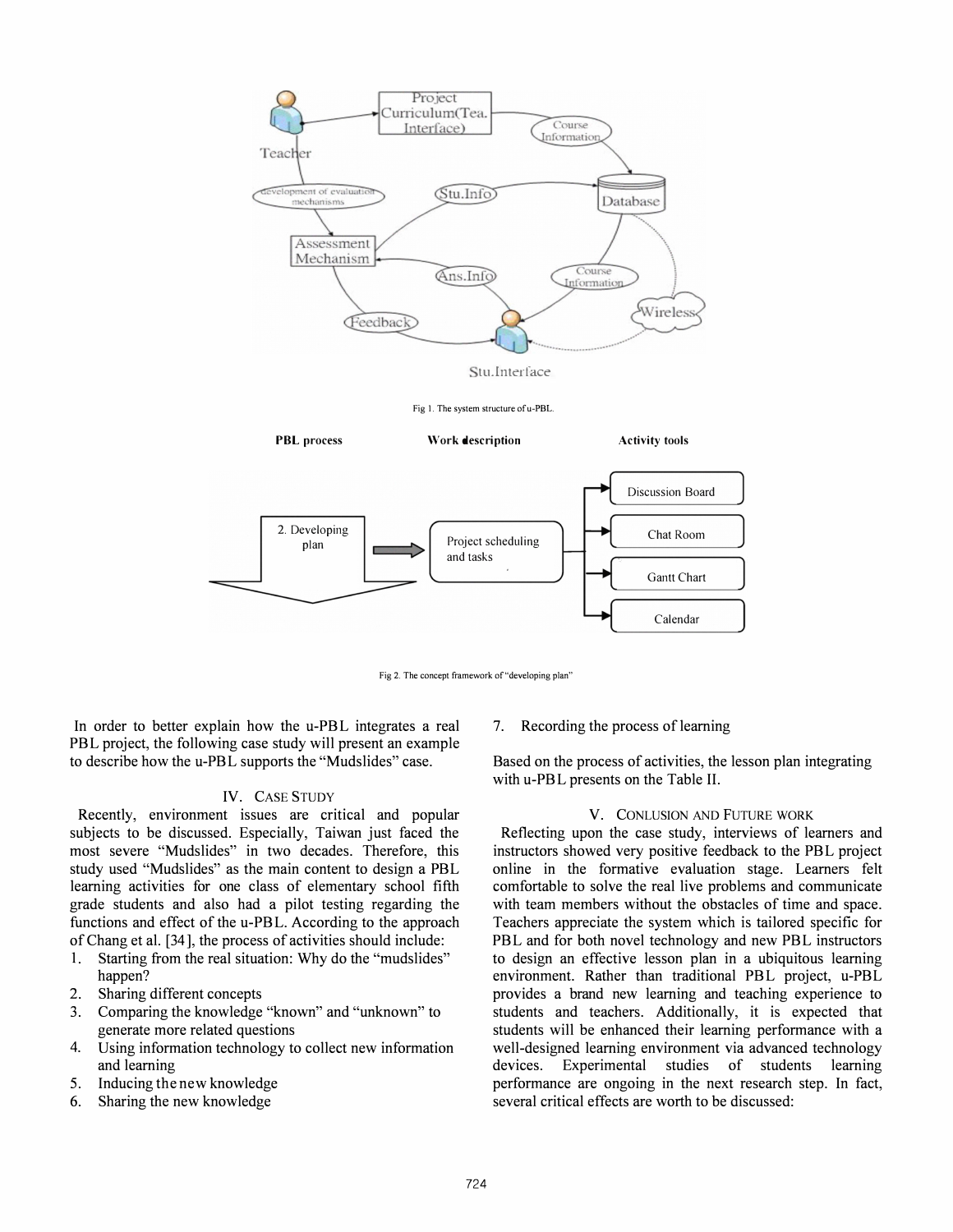| TABLE II. OPBL TOOLS IMPLEMENTED WITH THE PBL FROCESS AND ACTIVITIES IN WIODSLIDES ISSUE<br>Analysis<br>Design and Development |                |                       | Evaluation<br>Implementation |                  |                            |
|--------------------------------------------------------------------------------------------------------------------------------|----------------|-----------------------|------------------------------|------------------|----------------------------|
| <b>PBL</b> process                                                                                                             |                | <b>PBL</b> activities | Main purpose                 | uPBL tools       | <b>Indicator of Multi-</b> |
|                                                                                                                                |                |                       |                              |                  | <b>Intelligences (MI)</b>  |
|                                                                                                                                |                |                       |                              |                  | Performance competency     |
| 1.                                                                                                                             | Connecting     | • Concept map         | Focusing on the problem      | ✓<br>Concept     | Literature                 |
|                                                                                                                                | with problem   | • Listen and          | and trying to use concept    | map              | Logic                      |
|                                                                                                                                | and analyzing  | evaluation            | map and discussion to        | Discussion<br>✓  | Reflection                 |
|                                                                                                                                | problem        |                       | clarify the problem          | board            | Interpersonal skill        |
|                                                                                                                                |                |                       |                              | ✓<br>Note pad    |                            |
| 2.                                                                                                                             | Developing     | • Known vs.           | To find out the unknown      | ✓<br>Discussion  | Logic                      |
|                                                                                                                                | plan           | Unknown(1)            | problems and create a        | board            | Interpersonal skill        |
|                                                                                                                                |                | • tasks assign        | project to solve the         | ✓<br>Gantt Chart |                            |
|                                                                                                                                |                |                       | unknown.                     | ✓<br>Calendar    |                            |
| 3 <sub>1</sub>                                                                                                                 | Searching and  | • Treasure hunting    | Based on the project plan,   | ✓<br>Chat room   | Literature                 |
|                                                                                                                                | collecting     |                       | learners use various         | Discussion<br>✓  | Logic                      |
|                                                                                                                                | information    |                       | technologies to search       | board            | Inquiry                    |
|                                                                                                                                |                |                       | related and problem solving  | Wiki<br>✓        |                            |
|                                                                                                                                |                |                       | information.                 | ✓<br>Search      |                            |
|                                                                                                                                |                |                       |                              | engine           |                            |
| 4.                                                                                                                             | Applying and   | • Known vs.           | Reviewing the new            | ✓<br>Blog        | Literature                 |
|                                                                                                                                | experiencing   | Unknown(2)            | information and unknown,     | ✓<br>Discussion  | Logic                      |
|                                                                                                                                |                |                       | see if the problem has been  | board            | Inquiry                    |
|                                                                                                                                |                |                       | solved or any problems still |                  |                            |
|                                                                                                                                |                |                       | exist.                       |                  |                            |
| 5.                                                                                                                             | Synthesizing   | • Fishbone            | Based on the correct         | ✓<br>Fishbone    | Literature                 |
|                                                                                                                                | and analyzing  | diagram*              | information, using the right | diagram          | Logic                      |
|                                                                                                                                |                |                       | tool to find out the key     | Discussion<br>✓  |                            |
|                                                                                                                                |                |                       | point step by step.          | board            |                            |
|                                                                                                                                |                |                       |                              | ✓<br>Wiki        |                            |
| 6.                                                                                                                             | Reflecting and | • Within group        | Learners have to appreciate  | ✓<br><b>Blog</b> | Reflection                 |
|                                                                                                                                | evaluation     | evaluation            | others efforts and reflect   | ✓<br>Discussion  | Interpersonal skill        |
|                                                                                                                                |                | • Speak out loud      | upon their own works.        | board            |                            |
|                                                                                                                                |                |                       |                              | ✓<br>Peer review |                            |

TABLE II UPBL TOOLS IMPLEMENTED WITH THE PBL PROCESS AND ACTIVITIES IN "MUDSLIDES" ISSUE

- 1. Traditional PBL has been designed a face-to-face classroom environment. Both students and teachers have to spend tremendous time and effort, but u-PBL provides a unlimited working and learning environment to students and instructors. For students, team projects can be worked without time and space barriers, and manage schedule and work load effectively
- 2. PBL is a learner-centered instructional strategy. Therefore, the instructional process is different from the traditional one direction "teaching" approach. The Instructor works as a couch who provides guide and support to students. u-PBL emphasized the "couch" approach and the ubiquitous environment provides more and timeless communication channels between team members and instructor.
- 3. u-PBL also emphasized the "process of learning" rather than the "standard final answer". Using multidimensional assessment, u-PBL collects system data, peer review and student reflection to evaluate the problem

solving process.

4. For the learning and life style of the digital native, u-PBL integrated the PBL instructional strategy and ubiquitous technology which is enhancing the motivation to influence the positive way of learning because of their personal interest in the approach of instruction and interaction.

## ACKNOWLEDGMENT

This study was supported by the National Science Council, Taiwan, under grant number NSC 98-2511-S-032-007.

#### **REFERENCES**

- [1] J. Mallon, C. Bersin, D. Howard, and K. O'leonard, "Learning management systems 2009," Bersin & Associates Research Report, April 2009.
- [2] R.K. Ellis, (2009)(eds.). A field guide to learning management systems. The American Society for Training & Development (ASDT), available at http://www.astd.org/NR/rdonlyres/12ECDB99-3B91-403E-9B15-7E597444645D/23395/LMS\_fieldguide\_20091.pdf, 2009.